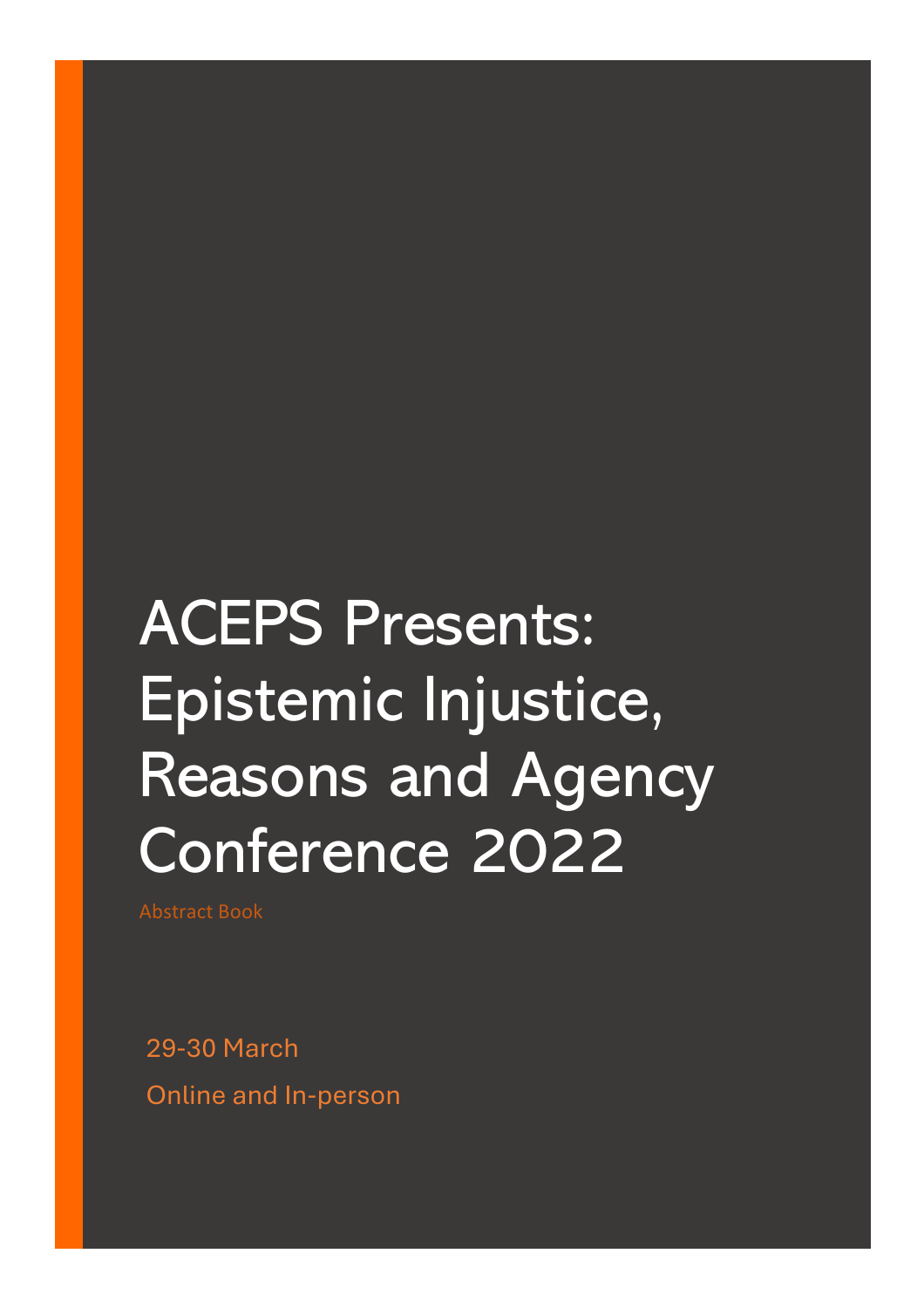## **Attention and Hermeneutic Gaps and Distortions**

# **Isabel Kaeslin**

(University of Fribourg)

How does attention contribute to correcting hermeneutic distortions and to filling hermeneutic gaps? Research on the nature of attention has gained traction in recent years. Work on hermeneutic injustice has received much attention. However, these two strands of research have not been brought into contact yet. By answering the question of how attention contributes to correcting hermeneutic distortions and to filling hermeneutic gaps, I show that these two strands of research can inform each other.

Watzl (2017) shows that attention is an activity of foregrounding and backgrounding mental contents. I argue that there is one feature missing: attending entails being vigilant, as 'expecting something to come up'. This vigilance comes in two forms, leading to focused and open-minded attention.

Hermeneutic gaps exist when we don't have concepts to describe an experience. Hermeneutic distortions are the case when we have concepts for an experience, but, as it turns out, these concepts were ill-fitting.

I show that attention is exactly what is need in order to solve these two hermeneutic problems. The two forms of attention, focused and open-minded, happen to be precisely the two tools that we need in order to correct hermeneutic distortions and to fill hermeneutic gaps.

# **Hermeneutical Injustice in the Context of Settler Colonialism**

#### **Balamohan Shingade**

(University of Aukland)

For those of us in Aotearoa New Zealand who are not immersed in te ao Māori ('the Māori world'), our dominant settler frameworks often receive Indigenous ideas as incongruous and uninterpretable. We are without the inheritances and orientations to take up, let alone dwell in, such non-Western modes of reasoning and relating. This gap motivates my project. I argue that settler-colonialism is perpetuated in part by hermeneutical injustice, which we ought to demystify for prospects of just Indigenous–settler relations. Drawing on cases at the interface of te ao Māori and the Western worldview, I discuss how attempts at interpretation and understanding can go wrong, and how they end up reproducing disrespect of Indigenous peoples and knowledges. Given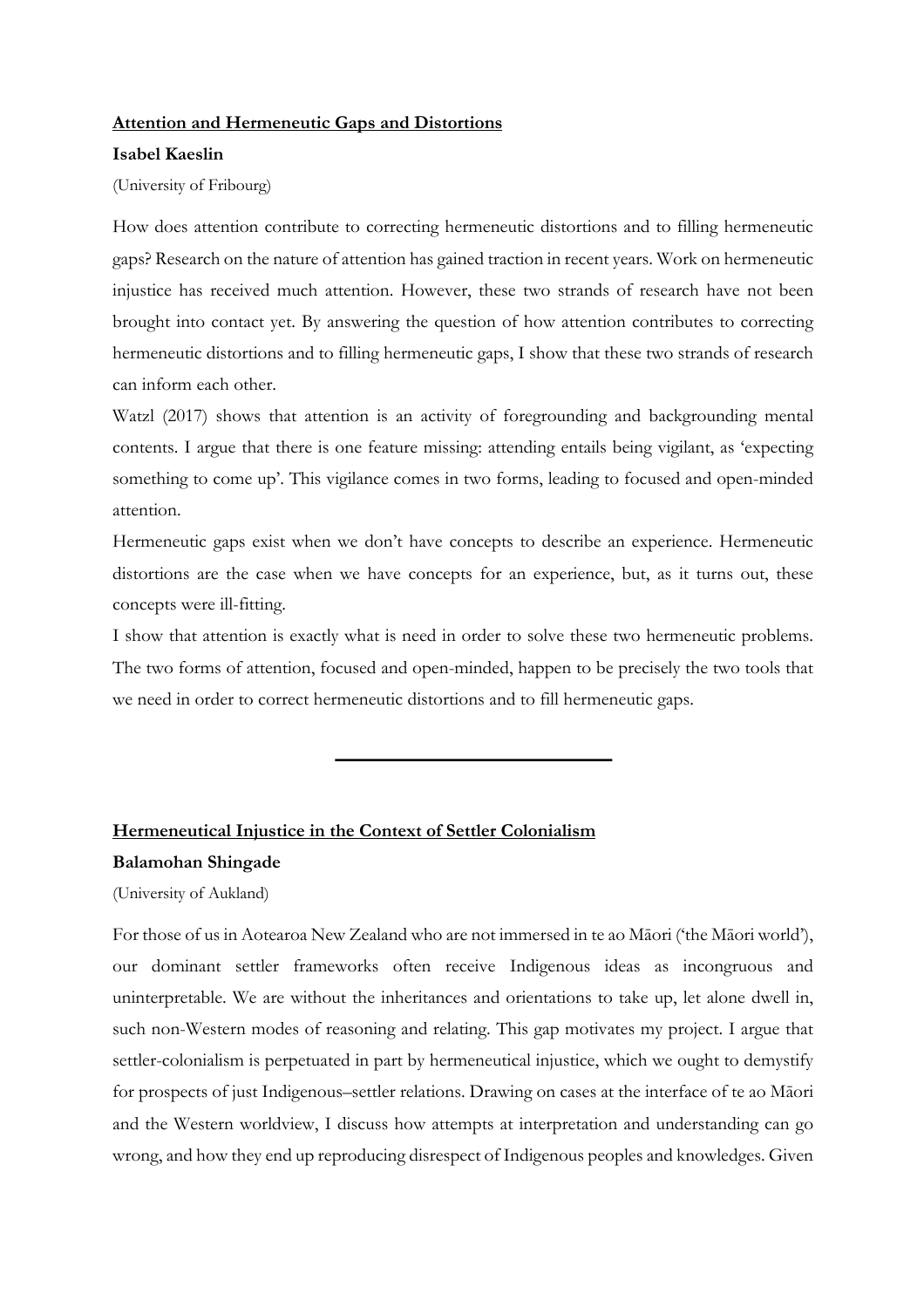this context, I propose 'unsettling interpretations' as a possible way forward, taking the example of Te Awa Tupua (Whanganui River Claims Settlement) Act 2017, which granted Legal Personhood to the Whanganui River.

### **Epistemic Injustice in Social Networking Platforms**

### **Abraham Tobi**

(University of Johannesburg)

Should the possibility of anonymity influence how we think of epistemic injustices? It is not a worry in typical instances of epistemic injustice since the victims and perpetrators are distinct across social groups. However, with anonymity on the internet, it is not always apparent who is behind a post since people can use anonymous accounts. Then, it becomes difficult to talk about victims of epistemic injustice simply based on seeming membership in social groups. If this is the case, I argue that we might want to extend the idea of epistemic injustice beyond the agential and structural aspects to include an ideological element. That is, rather than think of epistemic injustice in terms of socially dominant vs socially marginalised persons and institutions, we should extend it to include the adoption or spread of ideas that are detrimental to members of socially marginalised groups.

#### **Who Needs to tell the Truth?**

#### **Kerstin Reibold**

(University of Potsdam)

This article focuses on TRCs that take place in non-transitional societies in which the political and social structures, institutions, and power relations have largely remained in place since the time of injustice. It uses the example of the Canadian and the Norwegian TRCs to show that TRCs try to address epistemic injustices through the practice of truth-telling. The article then argues epistemic exploitation might arise in this context - especially if the majority has no incentive to overcome their (willful) ignorance and the burden of educating the majority about past wrongs lies with the victims. TRCs thereby might create a double bind for victims which makes them choose between epistemic exploitation or continued injustices based on the majority's ignorance. The article concludes with some suggestions for the set-up of TRCs for minorities in non-transitional societies.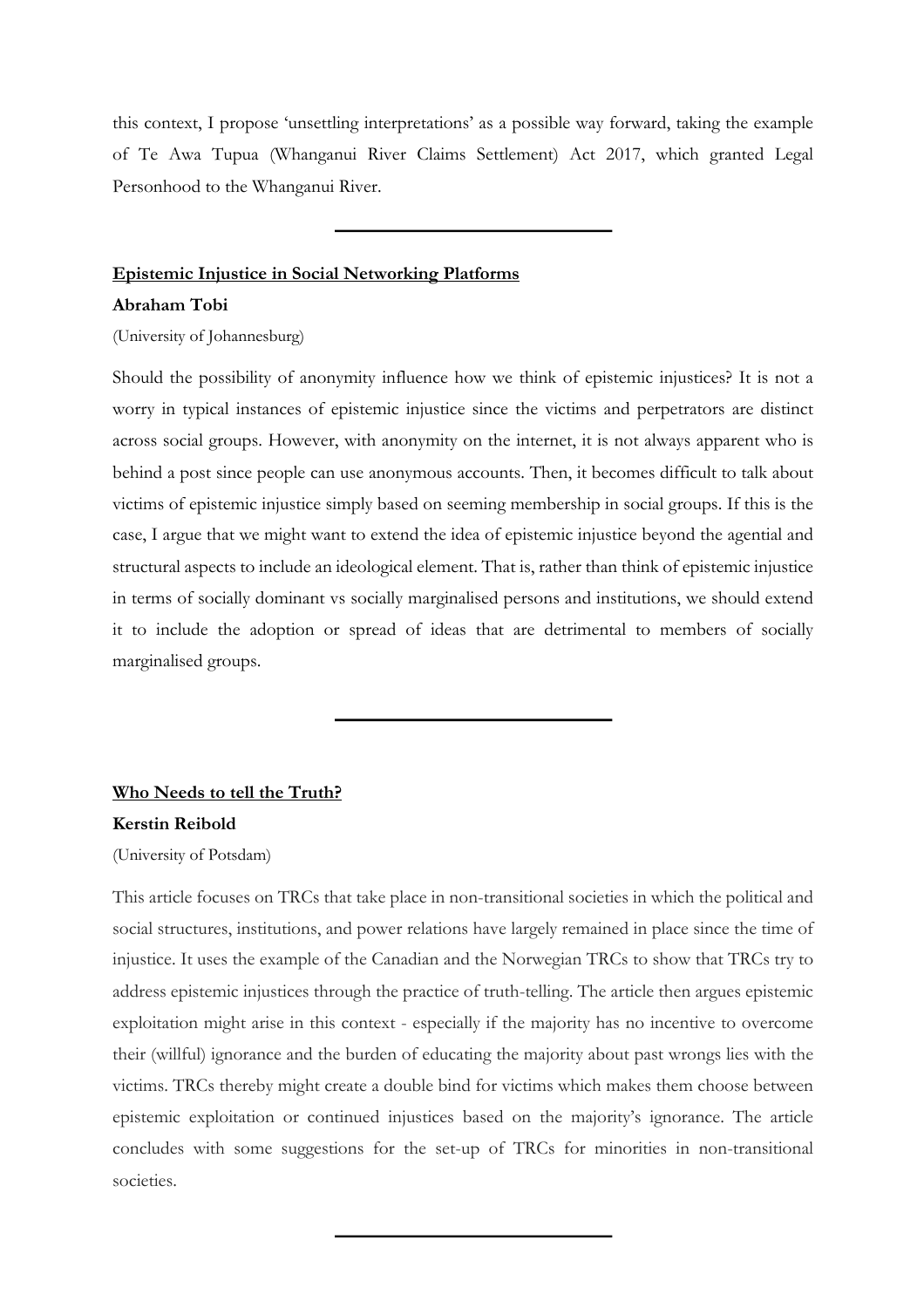# **Answerability and Self-Answerability in Mania: from Responsibility to Reconciliation Elliot Porter**

(University of Kent)

Responsibility practices to track changes in our relationships with others, be they moral strangers or intimates, (Scanlon, 2008). We are often ambivalent in our reactive attitudes towards marginal agents, in which cases, Shoemaker holds that responsibility divides into three faces, respectively evaluating character, judgement, and an agent's regard for others (2015). I suggest that manic agents typically find themselves in apparently urgent circumstances, where the relevant 'instead of' reasons speak against acting, but only meekly. Such agents can recite the relevant instead of reasons, but these reasons cannot be weighty - an alteration in agent's judgement. Drawing on Westlund (2009) I note that manic agents have a disposition to justify their normative outlook. The set of 'instead of' reasons that are relevant depend on which interlocutor is being answered, and manic agents are likely to take interlocutors to share their urgent view of the normative space. Even on Shoemaker's view, it is ambiguous whether manic agent's remain answerable, but as the relevant 'instead of' reasons depend on a proper recognition of one's interlocutor, answerability evaluating judgement cannot be isolated from accountability evaluating regard. The assumption that others share one's urgent outlook impairs regard. Holding manic agents responsible in this context means recognising that an interpersonal relationship is impaired by this impaired regard. Restoring this relationship requires reconciliation (Rashed, 2019). Both intimates and moral strangers need interpretive tools to make sense of manic reasoning, and so the project of creating mad social meaning is an urgent matter of (distributive) hermeneutic justice.

## **Know-how Dismissal**

## **Jules Salomone-Sehr & Camille Ternier**

(McGill University)

Epistemic injustice theorists have predominantly focused on injustices that insult our capacity for propositional knowledge. In this article, we foray into injustices that target our capacity for knowledge-how and develop a new concept of epistemic injustice: the concept of knowledge-how dismissal. Knowledge-how dismissal is the injustice you suffer when a task you have been recruited to perform has been designed in such a way that it culpably fails to do justice to your competence in that practical domain. Knowledge-how dismissal can occur in face-to-face interactions, as when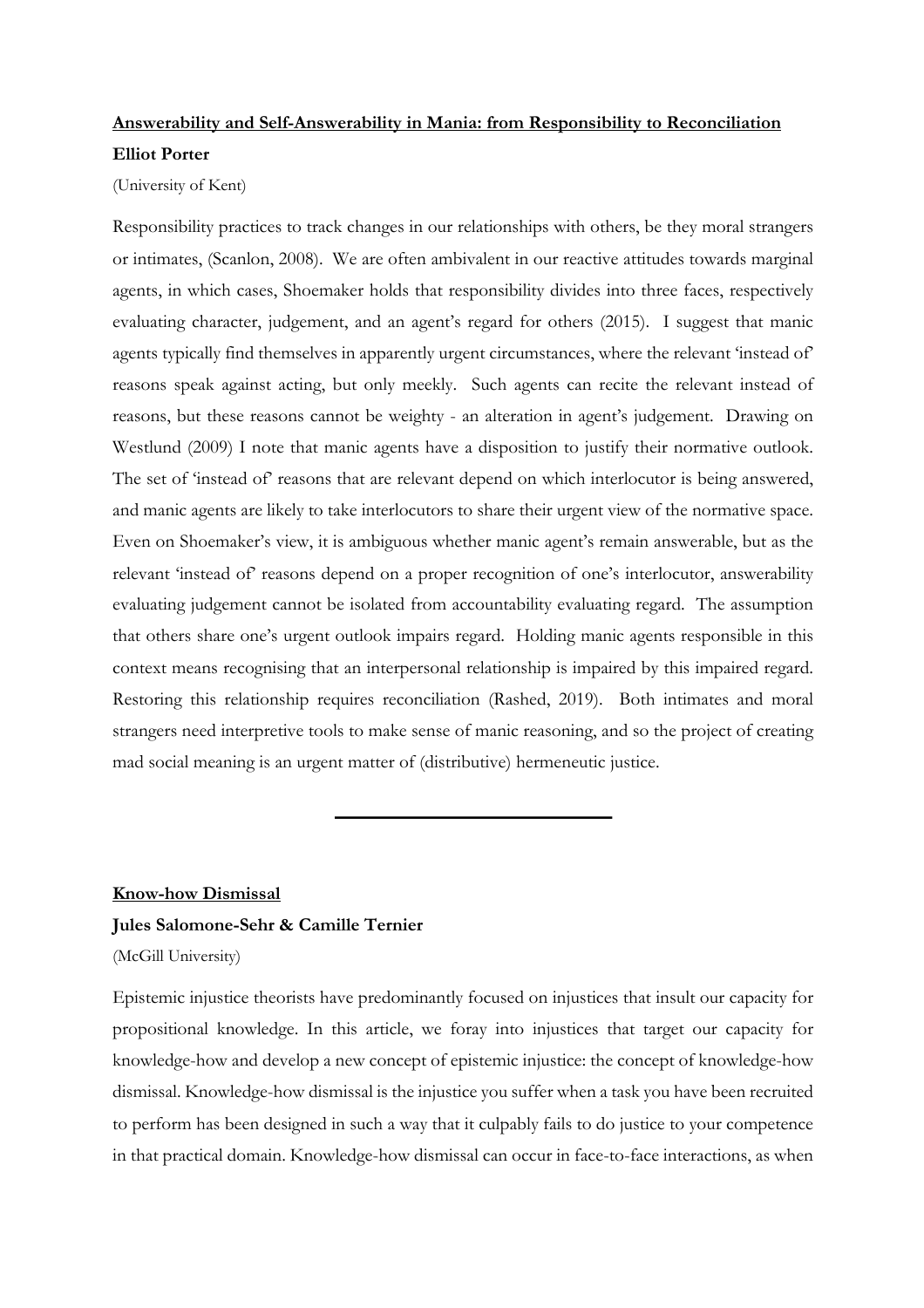your tasks in our shared cooking culpably fail to tap into your great cooking skills. More important, knowledge-how dismissal regularly occurs in structured organizations like firms, as when workers' tasks culpably fail to honor the workers' competence. In fact, a virtue of our concept of knowledgehow dismissal is that it highlights the distinctively epistemic wrong workers experience when assigned meaningless tasks.

# **Decolonizing Epistemic Power: Epistemic Injustice, Political Equality, and Colonial Memory**

## **Amandine Catala**

(University of Quebec at Montreal)

Most western democracies have been, or continue to be, involved in colonialism. Yet colonial memory is often either severely distorted or lacking entirely – a situation that can be characterized as "colonial erasure." I argue that colonial erasure produces and maintains inequalities in both epistemic and political power and undermines the democratic process of reason-giving. I proceed in three steps. I first argue that, by obscuring the continuity between historical and contemporary injustice, colonial erasure creates epistemic injustice for minoritized groups like Afrodescendants and Indigenous peoples. I then argue that colonial erasure undermines political equality in contemporary societies by creating what I call a "meta-epistemic filter." Finally, I argue that this situation of meta-epistemic filtering undermines political equality because it significantly hinders these minorities' ability to engage in the democratic process of political participation on an equal basis.

# **Metaphors and Hermeneutical Resistance**

# **Milan Ney**

(CUNY)

This talk explores ways in which metaphors contribute to hermeneutical resistance. I distinguish two aspects of hermeneutical injustice and two corresponding kinds of resistance: exoteric and esoteric hermeneutical injustice/resistance. The former injustice consists in unjust harm due to an inability to make one's experience understood to others. The latter consists in such a harm due to an inability to fully understand one's own experiences. In exoteric hermeneutical resistance,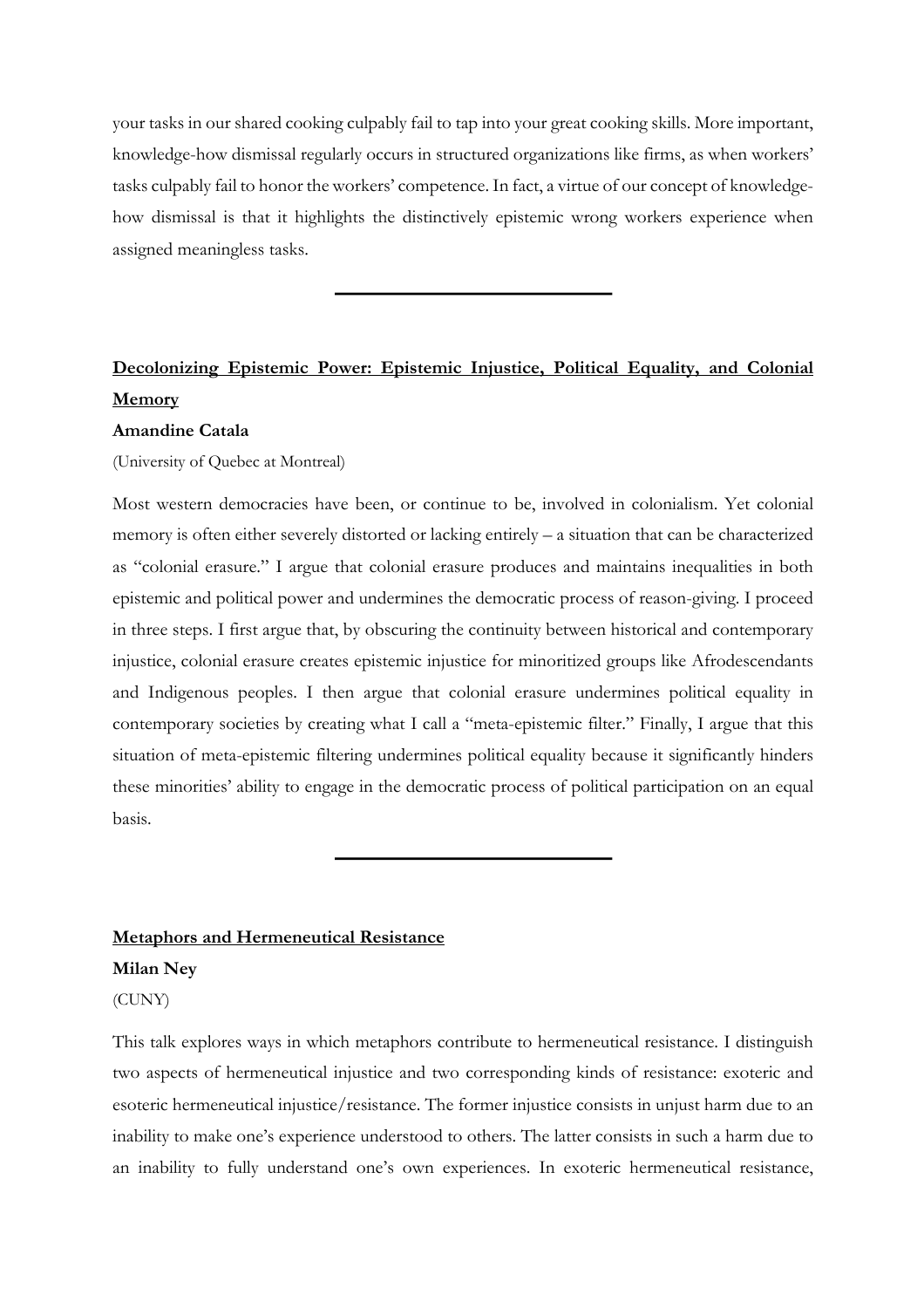metaphors can overcome resistances in others to understanding marginalised agents' contributions. In esoteric hermeneutical resistance, metaphors may highlight common structures in various aspects of marginalised agent's experiences, they can provide means of denoting social properties obscured by hermeneutical injustice and they can exhibit hermeneutical injustice by resisting interpretation. I illustrate these practices through works by Emily Dickinson, Ralph Ellison, Frantz Fanon, Paul Celan and Nelly Sachs.

# **Imposter Syndrome and Epistemic Injustice**

## **Olerato Mogomotsi**

(University of Cape Town)

I argue that the widely accepted classical conceptions of imposter syndrome, and their more contemporary variants, commit structural hermeneutic injustice. The classical concept obfuscates the ability of historically subjugated epistemic agents entering historically white, patriarchal and privileged epistemic spaces from adequately making sense of their impostorism, and epistemically gaslights victims into seeing themselves as responsible for their impostorism. I call for an ameliorated account of imposter syndrome, especially as it relates to epistemic environments, that is inextricably linked to the experiences of epistemic injustices. I re-define and defend the following new conception of imposter syndrome as an agential state of epistemic ambivalence, where an individual is disadvantageously positioned by epistemically unjust structures and interpersonal relations in their capacity as epistemic peers, resulting in the epistemic agent discounting their epistemic competence as a member of the epistemic community in equitable epistemic standing, despite having evidence to the contrary.

**Justificatory Injustices: Inequality in the Access to Justificatory Reasons Gloria Mähringer**

(LMU)

Being able to justify one's decisions is essential for self-respect and social integrity. However, the ability to give justificatory reasons can be compromised by social inequalities. Based on a paradigm example of a disadvantaged student, this paper distinguishes three variations of justificatory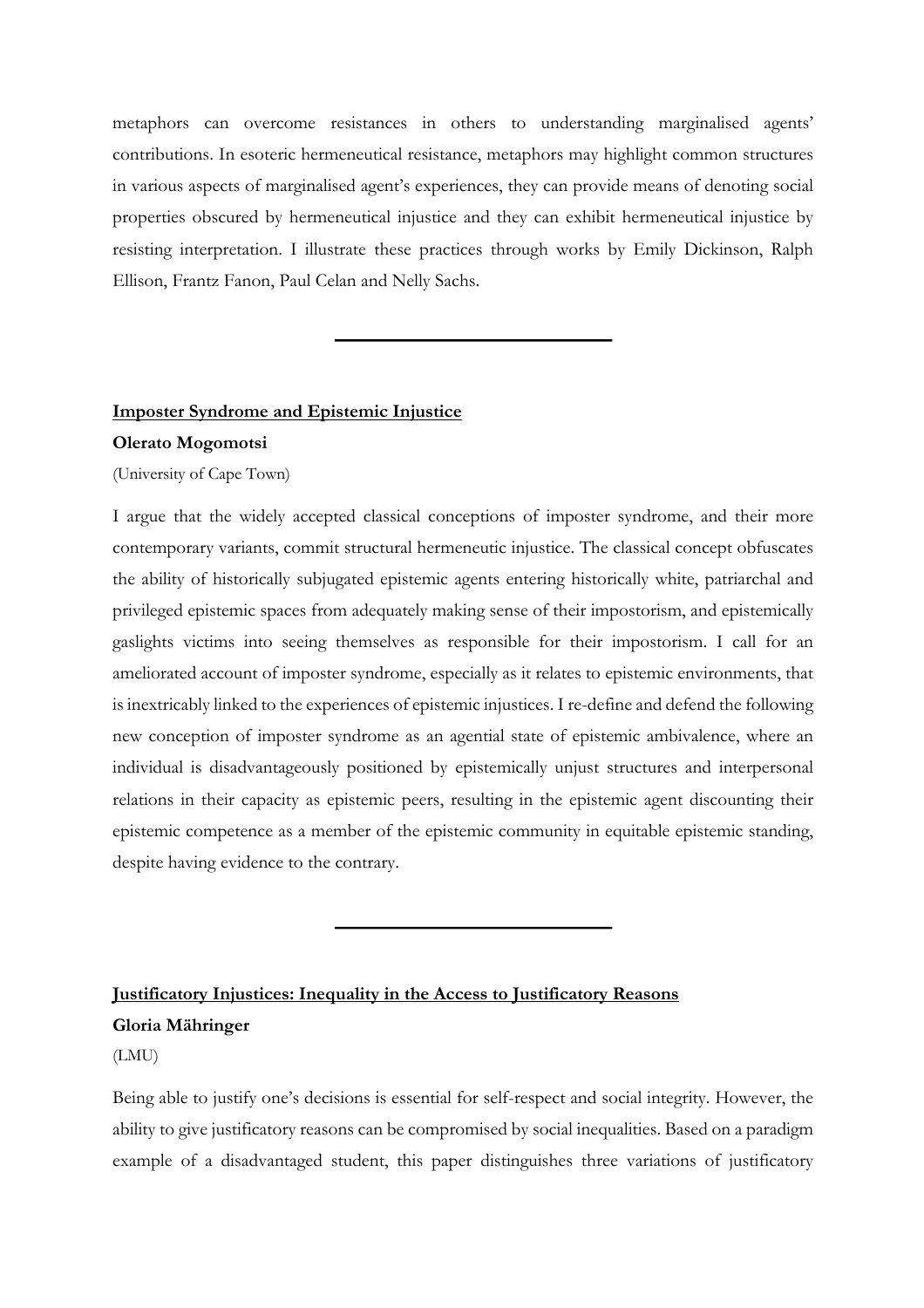injustice: injustice in normative understanding, injustice in normative communication, and the most intricate form of genuine justificatory injustice. While the first two variations do occur, their description fails to capture many cases adequately. Sometimes, social disadvantage can make that a person who (prima facie) has good reasons for a choice – and is also fully capable of understanding and articulating them – finds these reasons silenced or unavailable because of competing reasons that do not hold in the same way for more privileged people. By examining the nature of reasons and what it means for a justification to really be viable, we can see the need for a new concept.

## **How Algorithms Further Epistemic Injustice**

#### **Andrew Akpan**

(University of Johannesburg)

Attempts to remedy algorithmic bias come from technical, and/ or legal frameworks. The technical argument is that since one prominent way in which algorithmic bias is shaped is through the data set that is used to train algorithms, it is important to widen the data set to sufficiently include underrepresented populations and minority groups. The legal framework provides rules and regulations that aim to limit or circumvent algorithmic bias. Countries are beginning to put in place regulations (like The General Data Protection Regulation (GDPR) by the European Union) that seek to identify, mitigate, and remediate the impacts of algorithmic bias on customers. These two frameworks are underpinned by a sense of morality; that the design and operation of algorithms have ethical implications. This article considers the pitfalls of these approaches and argues that the problem of algorithmic bias should be understood and addressed, in the first instance, as an epistemological problem.

This epistemic approach, I argue, is what holds the greatest hope for addressing, at the root level, issues of epistemic injustice that are the cause of algorithmic bias. I identify a novel form of epistemic injustice – 'homogeneous epistemic injustice' (HEI) – that is different from existing notions of epistemic injustice in the literature, such as testimonial, hermeneutical, and contributory injustices, amongst others.

Homogeneous epistemic injustice is arguably more pernicious than all the paradigmatic types of epistemic injustice. It happens when the epistemic resources of the non-dominantly situated people are taken up but understood through the dominant lens of the West. In this way, HEI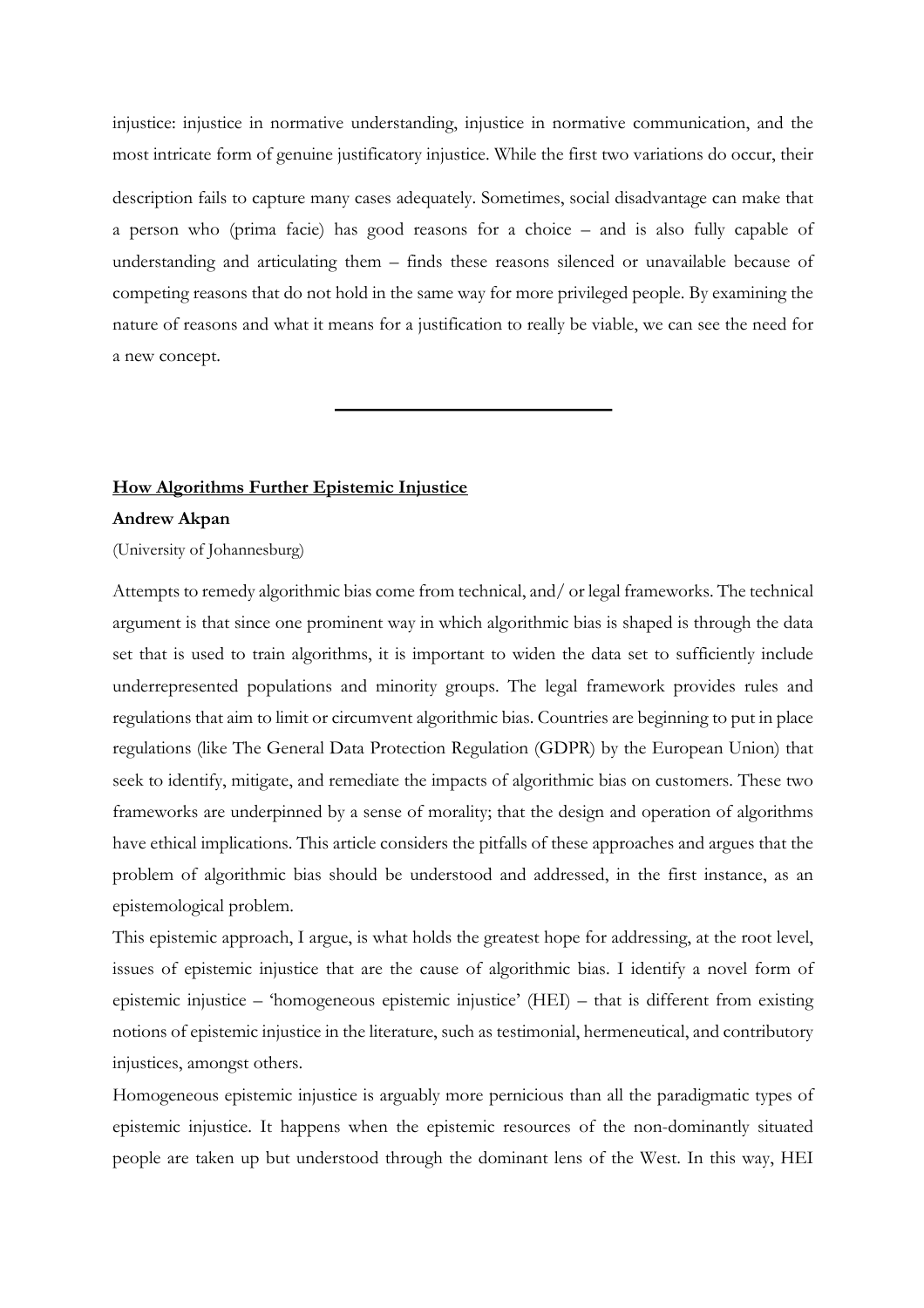functions to maintain the asymmetrical power structure between the North and the South in algorithmic development and use. HEI provides a useful tool for theorising the injustice intrinsic in how algorithms are constructed that goes beyond their legal and moral harms.

# **Reasons and Agency in Injustices Suffered by Patients with CFS/ME Hugh Robertson-Ritchie**

(University of Kent)

"… [W]hen our knowledge of our own experiences and sensations are dismissed,

when we don't know if we have made something up or it really happened, because

we are supposed to question that lived reality, to believe it to be fiction,

unevidenced and illegitimate, I know it in my own body."

This quotation from a CFS/ME patient Alice Hattrick encapsulates many of the epistemic injustices that these patients suffer in their interactions with doctors. Chronic fatigue syndrome/myalgic encephalomyopathy (CFS/ME) is a long-term disabling condition of unknown cause and without any curative treatments. People with CFS/ME suffer excessive fatigue and many other intrusive symptoms. But many CFS/ME patients report that some doctors don't accept their accounts, and recommend treatments that don't help or make patients feel worse.

In this presentation I explore some reasons for these unhelpful attitudes to CFS/ME patients, and I suggest ways to mitigate them.

# **Protesting under Conditions of Epistemic Injustice**

# **Keynote: José Medina**

### (Northwestern)

What are the challenges that oppressed groups face when they try to protest under conditions of communicative marginalization and epistemic injustice? Bringing together speech act theory and the literature on epistemic injustice, this talk will analyze the different ways in which protests are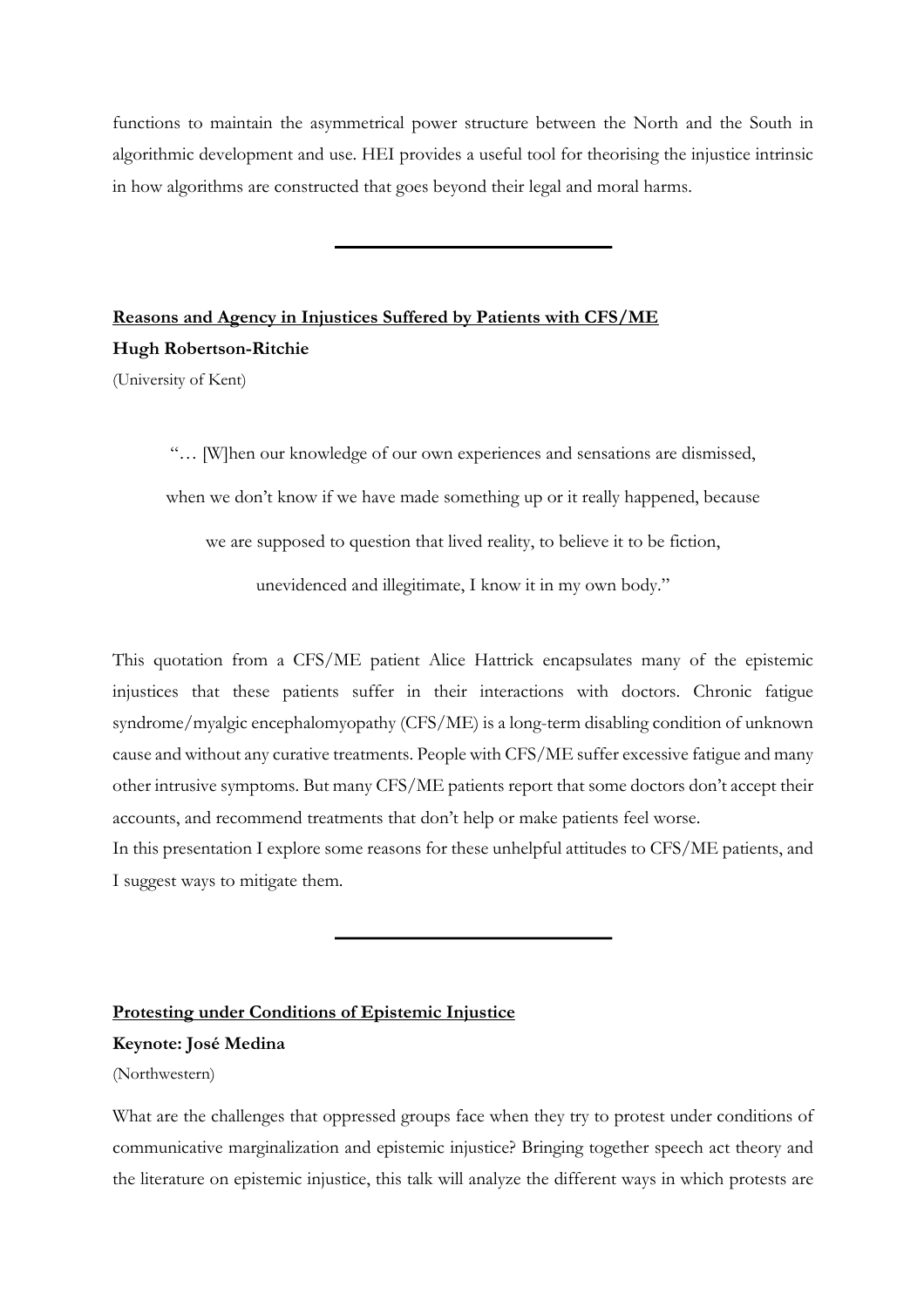silenced, and different ways of resisting such silencing through what I call epistemic activism. Elucidating the proper or improper uptake that publics give to protests, the talk will discuss the kind of communicative solidarity that we owe to social justice movements that advocate for the oppressed. An argument will be given for the special communicative obligations that we have toward oppressed protesting publics who face unfair communicative obstacles and silencing.

# **Post-Christian Ignorance – Hermeneutical injustice in Secular Society Gilles Beauchamp**

(McGill)

In this talk, I argue that there exists a kind of active ignorance about religion – that I name post-Christian ignorance – that renders the dominant post-Christian subjects in secular societies insensible to alternative understandings of religious experience. In the context of Québec laicity law, I first argue that conceiving the invisibility of religious identity as an appearance of neutrality and a visible religious identity as a failure of an appearance of neutrality is a secular bias that results from inadequate hermeneutical resources and social scripts. Secondly, I argue that failing to see that, by prohibiting (1) objects (2) that are worn by individuals, the law disproportionately burdens religious minorities and gives a structural privilege to the majority whose religious identity is or can be invisible shows vitiated epistemic habits; in particular, it shows closed-mindedness or resistance to new meanings in the religious domain.

# **Mapping the Interplay Between Epistemic Injustice and (Deep) Disagreement T.J Lagewaard**

(Vrije Universiteit Amsterdam)

This paper explores the interrelations between the phenomena of 'epistemic injustice' and ' deep disagreement'. Both are not just epistemological puzzles but social and political problems as well. The goal of this paper is to map the interplay between epistemic injustice and deep disagreement in order to highlight fruitful avenues for future work and to draw attention to the importance of paying attention to epistemic injustice in our non-ideal political practices. The first part of the